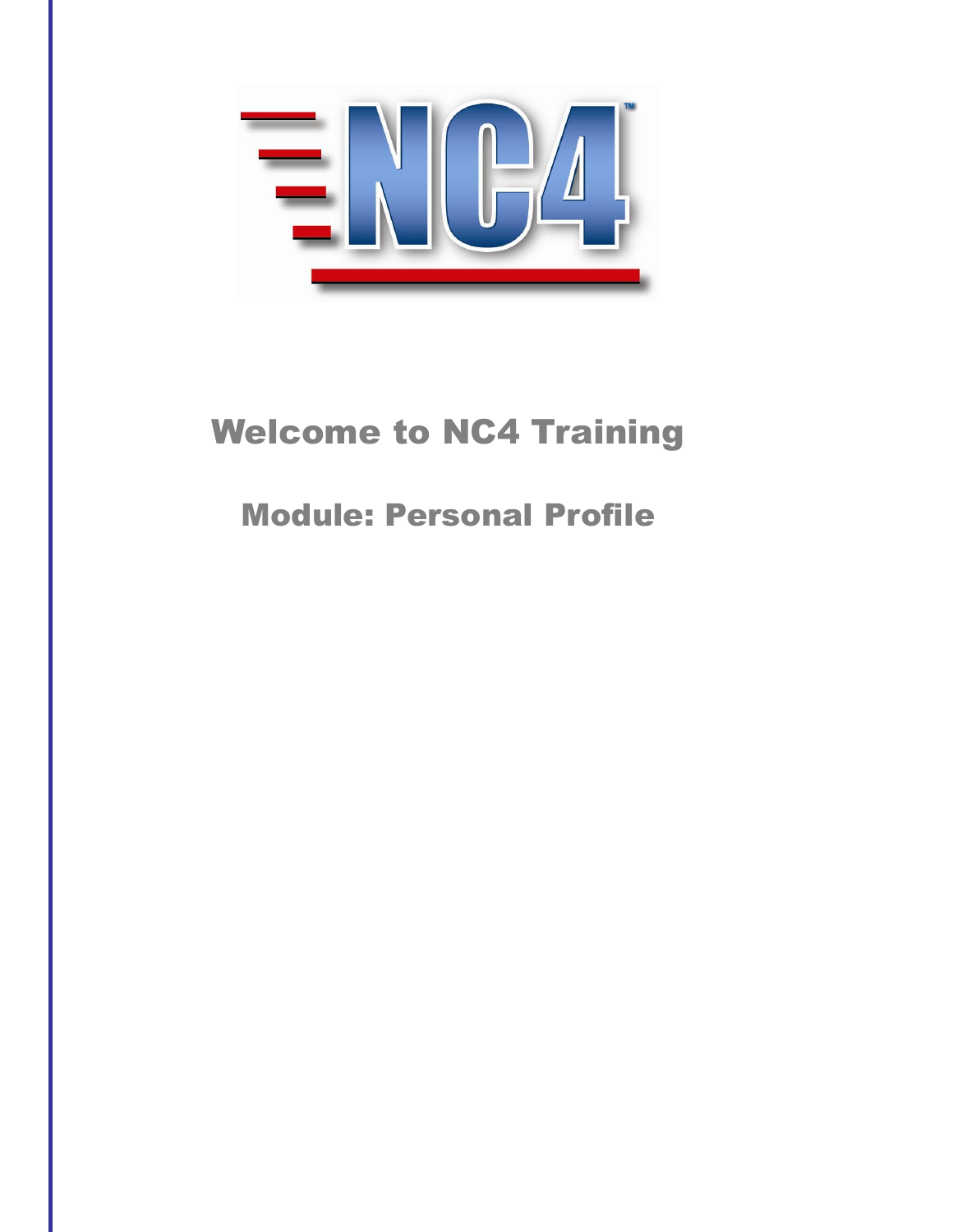# <span id="page-1-0"></span>**Table of Contents**

| 1.           |                                                                |  |  |  |
|--------------|----------------------------------------------------------------|--|--|--|
|              |                                                                |  |  |  |
| $\mathbf{2}$ |                                                                |  |  |  |
|              | 2.1.3 Provide Your Preferred Method of Report Notification  14 |  |  |  |
| 3            |                                                                |  |  |  |
| 4            |                                                                |  |  |  |
|              |                                                                |  |  |  |
|              |                                                                |  |  |  |

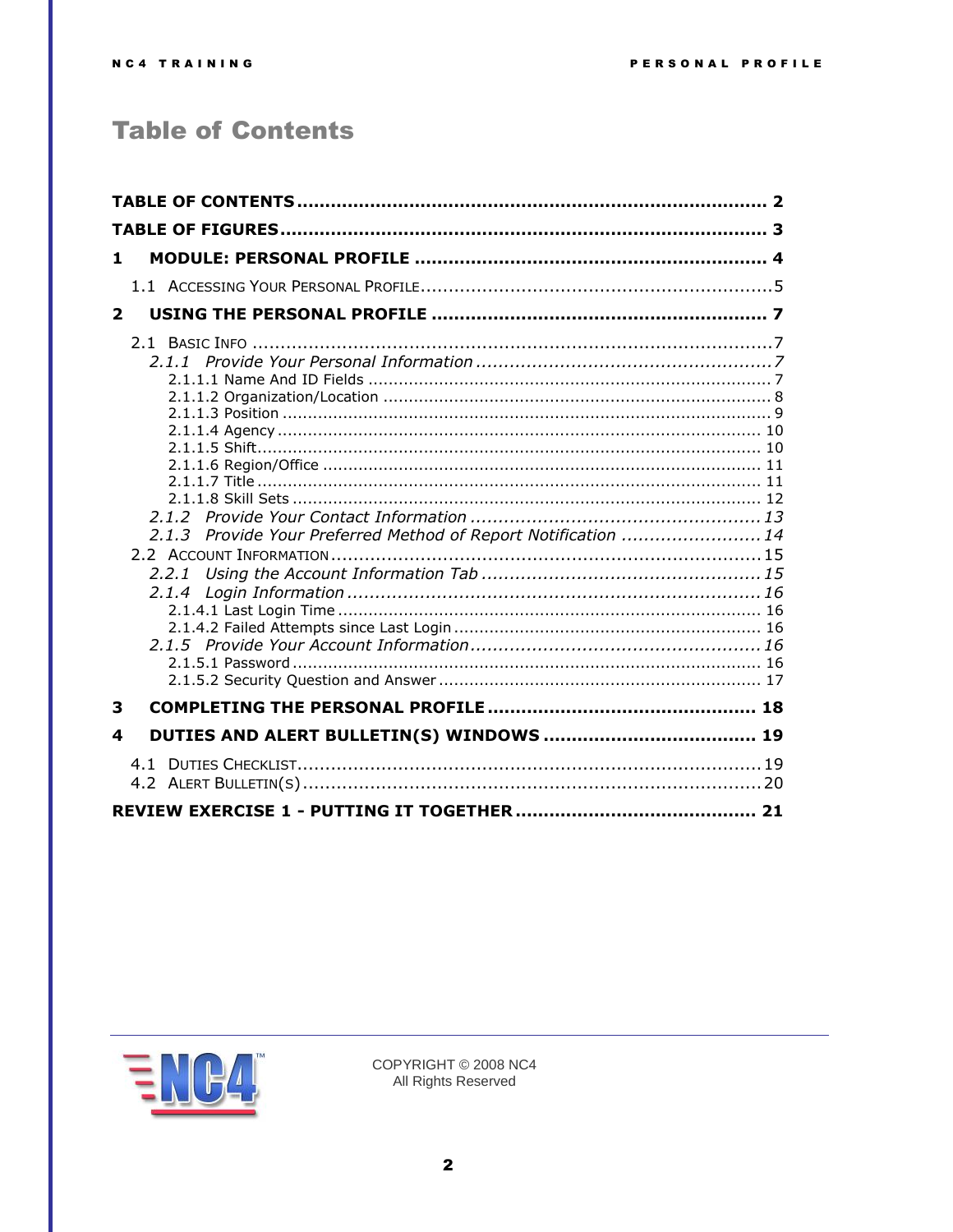# <span id="page-2-0"></span>Table of Figures

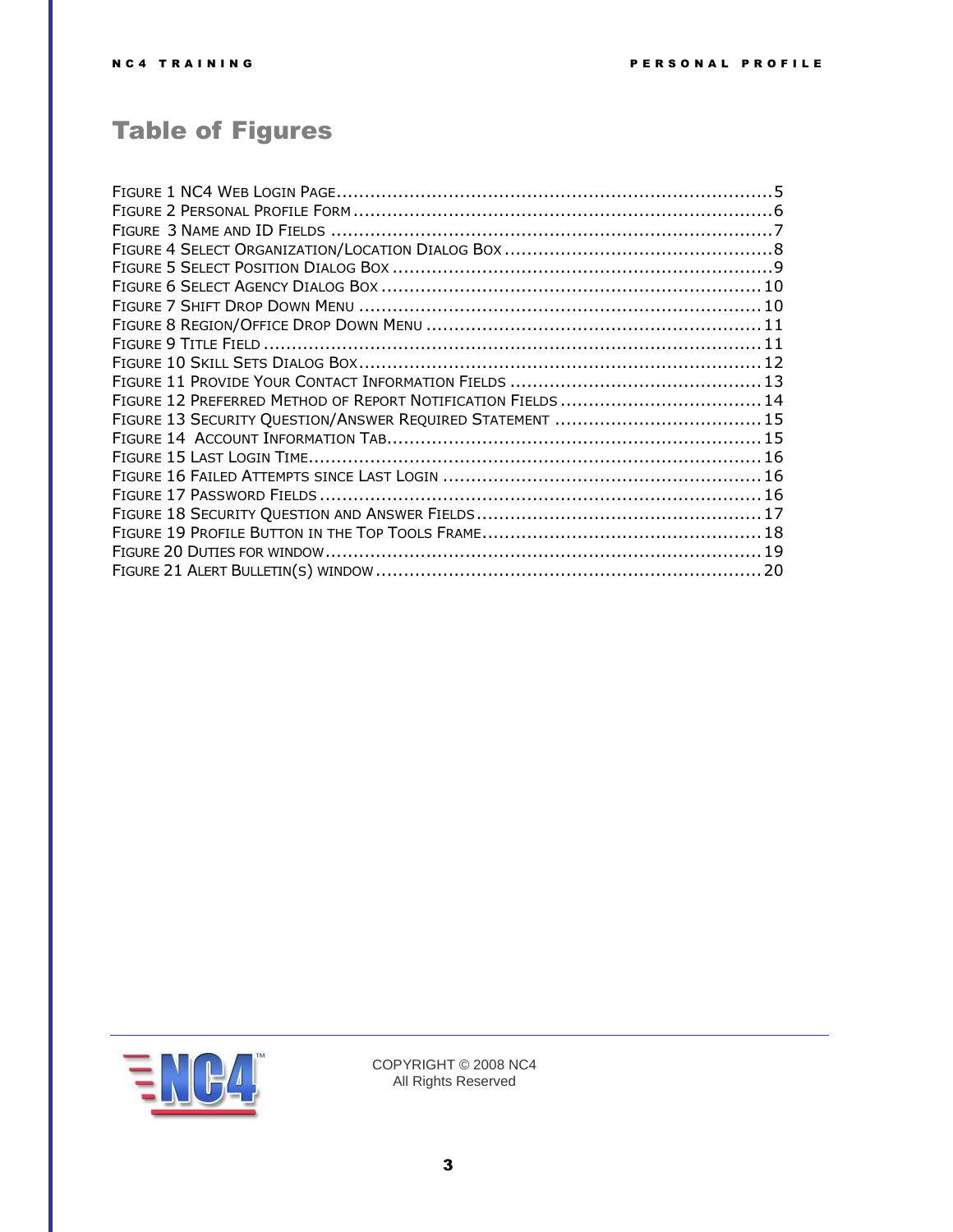# <span id="page-3-0"></span>1 Module: Personal Profile

The Personal Profile form is used to identify you to the system. The information you provide will be used to track your status, responsibilities, and skills as well as to maintain your contact information in the system.

The Personal Profile is one of the first screens you see when you log in to the system. In addition to your contact information, the profile contains information about your role, agency, skills and contact information. This information may be of critical importance when tasks are being assigned or when an urgent response is needed from someone with your expertise.

In this module, each participant will create and update their Personal Profile.

#### **Learning Objectives**

After completing this module, learners will be able to:

- Update and maintain your Personal Profile.
- Describe the profile data elements.

#### I C O N K E Y



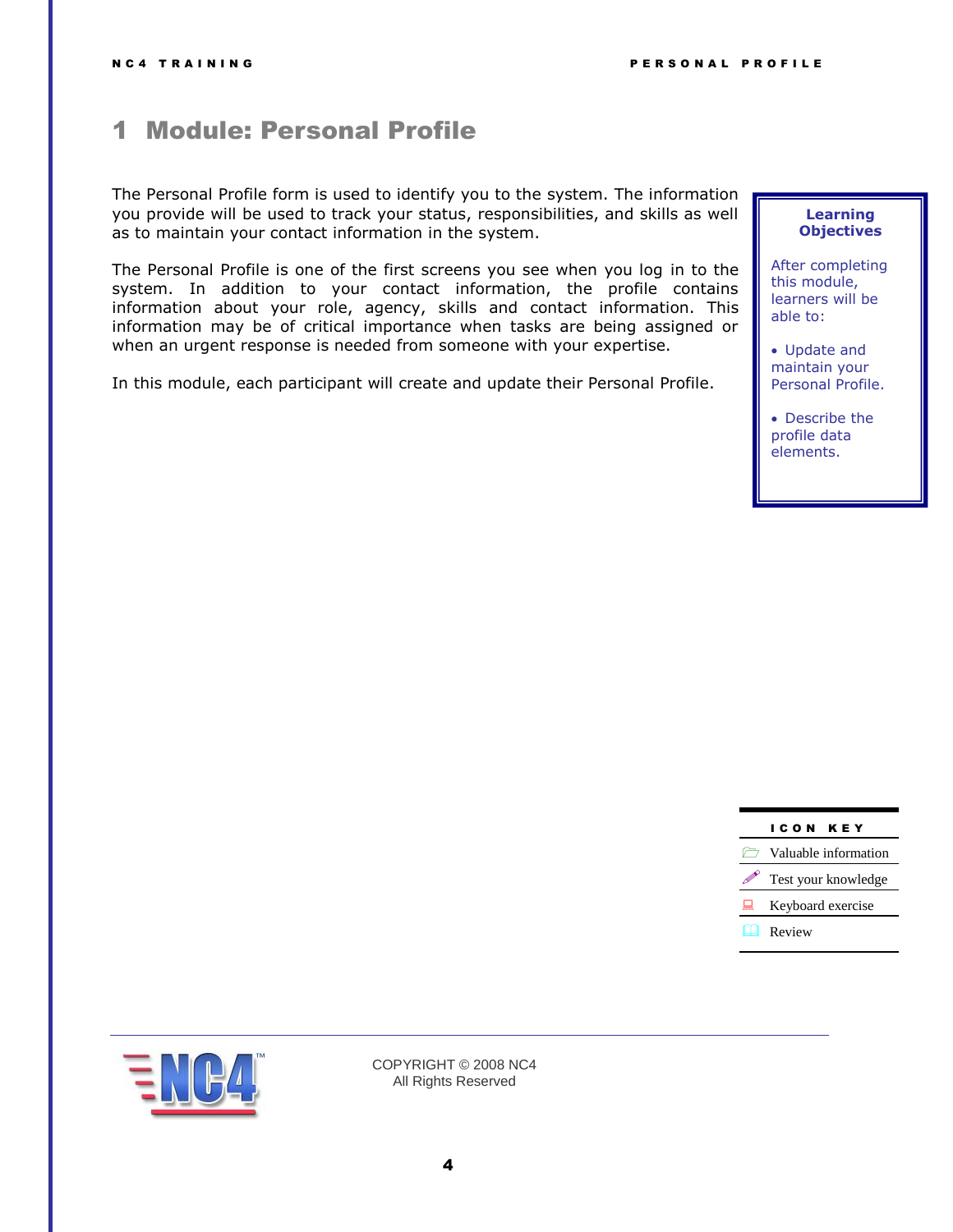# <span id="page-4-2"></span><span id="page-4-0"></span>1.1 Accessing Your Personal Profile

Your **Personal Profile** is presented to you each time you log in to the system. This process begins with the NC4 Web page, as shown in [Figure 1.](#page-4-1)



**Figure 1 NC4 Web Login Page**

<span id="page-4-1"></span>To log in the application, you will need a Username and Password. To obtain a Username and Password, contact your System Administrator.

Key your username into the **Username** field and your password into the **Password** field.

Click the appropriate button for the system you wish to use, **OPERATIONS** or **TRAINING**. Use **OPERATIONS** for active incidents or events and **TRAINING** for training and exercises.

Then click the  $\begin{bmatrix} 0 & \cdots \\ \cdots & 0 \end{bmatrix}$  button to log in to the system.

Both the Username and Password are case sensitive. They must be entered in the exact format in which they were provided to you.

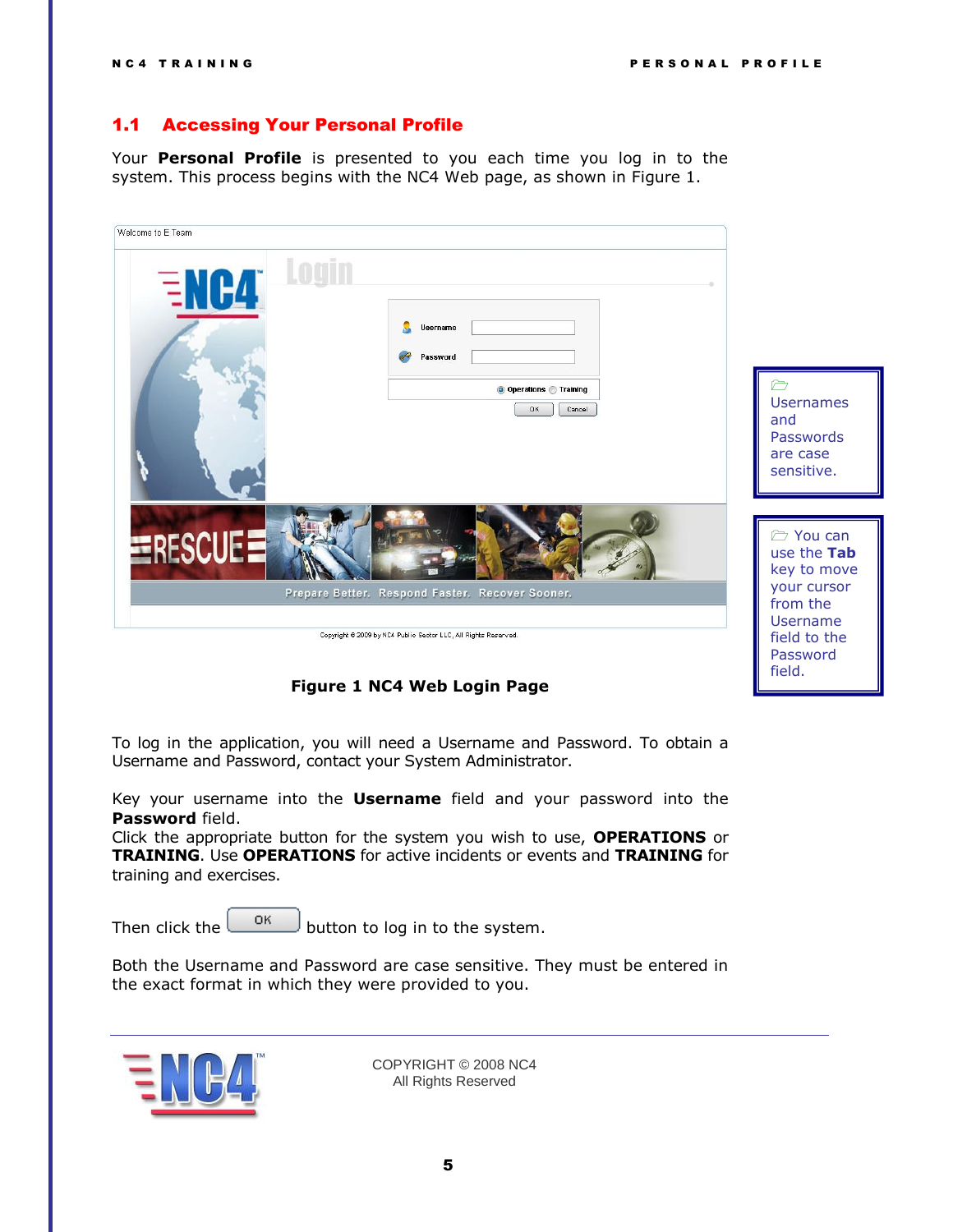As soon as your username and password are accepted, your Personal Profile opens. If the System Administrator has completed your profile, it would be as shown in [Figure 2.](#page-5-0) If the System Administrator has not completed your profile, the Account Information tab with a request for your security question and answer will be made in red as shown in [Figure 13](#page-14-2) when the Personal Profile opens. If not, you will need to fill in the information to proceed.

| $•$ Help<br><b>Personal Profile</b><br>Cancel<br>Submit                                                                                                                                   |                                |                                                                                                               |        |  |                                                                                            |
|-------------------------------------------------------------------------------------------------------------------------------------------------------------------------------------------|--------------------------------|---------------------------------------------------------------------------------------------------------------|--------|--|--------------------------------------------------------------------------------------------|
| *Red Label: indicates a required field.                                                                                                                                                   |                                |                                                                                                               |        |  |                                                                                            |
| <b>Basic Info</b> Distribution Account Information                                                                                                                                        |                                |                                                                                                               |        |  |                                                                                            |
|                                                                                                                                                                                           |                                |                                                                                                               |        |  |                                                                                            |
| PROVIDE YOUR PERSONAL INFORMATION:                                                                                                                                                        |                                |                                                                                                               |        |  |                                                                                            |
| *First Name:<br>MI:                                                                                                                                                                       | *Last:                         | ID No.                                                                                                        |        |  |                                                                                            |
| Content                                                                                                                                                                                   | Developer                      |                                                                                                               |        |  | $\curvearrowright$                                                                         |
| <b>Organization/Location:</b><br>EOC<br><b>Position:</b><br>Director<br>Agency:<br>Emergency Management<br><b>Skill Sets:</b><br>French Speaking<br>HazMat Specialist<br>Helicopter Pilot | Select<br>Select<br>Select     | Shift:<br>First 0700-1500<br>$\overline{\phantom{a}}$<br>Region/Office:<br>Field Operations Center +<br>Title | Select |  | <b>Usernames</b><br>and<br>Passwords<br>are provided<br>by the<br>System<br>Administrator. |
|                                                                                                                                                                                           |                                |                                                                                                               |        |  |                                                                                            |
| PROVIDE YOUR CONTACT INFORMATION:                                                                                                                                                         |                                |                                                                                                               |        |  |                                                                                            |
| Phone:<br>123-456-7890                                                                                                                                                                    | Cell:<br>123-456-7891          |                                                                                                               |        |  |                                                                                            |
|                                                                                                                                                                                           |                                |                                                                                                               |        |  |                                                                                            |
| Fax:<br>123-456-7892                                                                                                                                                                      | E-Mail:<br>abullen@cil-llc.com |                                                                                                               |        |  | Clicking                                                                                   |
| Pager:                                                                                                                                                                                    | Other:                         |                                                                                                               |        |  | the <b>Cancel</b><br>button will                                                           |
| Frequency:                                                                                                                                                                                | Call Sign:                     |                                                                                                               |        |  | deny you                                                                                   |
|                                                                                                                                                                                           |                                |                                                                                                               |        |  | access to                                                                                  |
| <b>Talk Group:</b>                                                                                                                                                                        | E Team User:<br>Yes (Autofill) |                                                                                                               |        |  | the system.                                                                                |
| PROVIDE YOUR PREFERRED METHOD OF E TEAM REPORT NOTIFICATION:                                                                                                                              |                                |                                                                                                               |        |  |                                                                                            |
| <b>Notification Method:</b>                                                                                                                                                               |                                |                                                                                                               |        |  |                                                                                            |
|                                                                                                                                                                                           |                                |                                                                                                               |        |  |                                                                                            |
| $\sqrt{ }$ E Team Alerts                                                                                                                                                                  |                                |                                                                                                               |        |  |                                                                                            |
| $\sqrt{ }$ E-mail (address entered above)<br><b>V</b> E-mail Enabled Pager:<br>iverizon@wireless.txt                                                                                      |                                |                                                                                                               |        |  |                                                                                            |
| <b>7</b> E-mail Enabled Mobile Device:                                                                                                                                                    | blackberry@mobile.com          |                                                                                                               |        |  |                                                                                            |
|                                                                                                                                                                                           |                                | Copyright @ 2009 by NC4 Public Sector LLC, All Rights Reserved.                                               |        |  |                                                                                            |

### **Figure 2 Personal Profile Form**

<span id="page-5-0"></span>The **Personal Profile** form contains the following unique sections:

- Provide Your Personal Information
- Provide Your Contact Information
- Provide Your Preferred Method of Report Notification
- The Personal Profile also contains one of the application's common functions: Distribution Tab.
- Account Information Tab.

A description of the fields within each section follows.

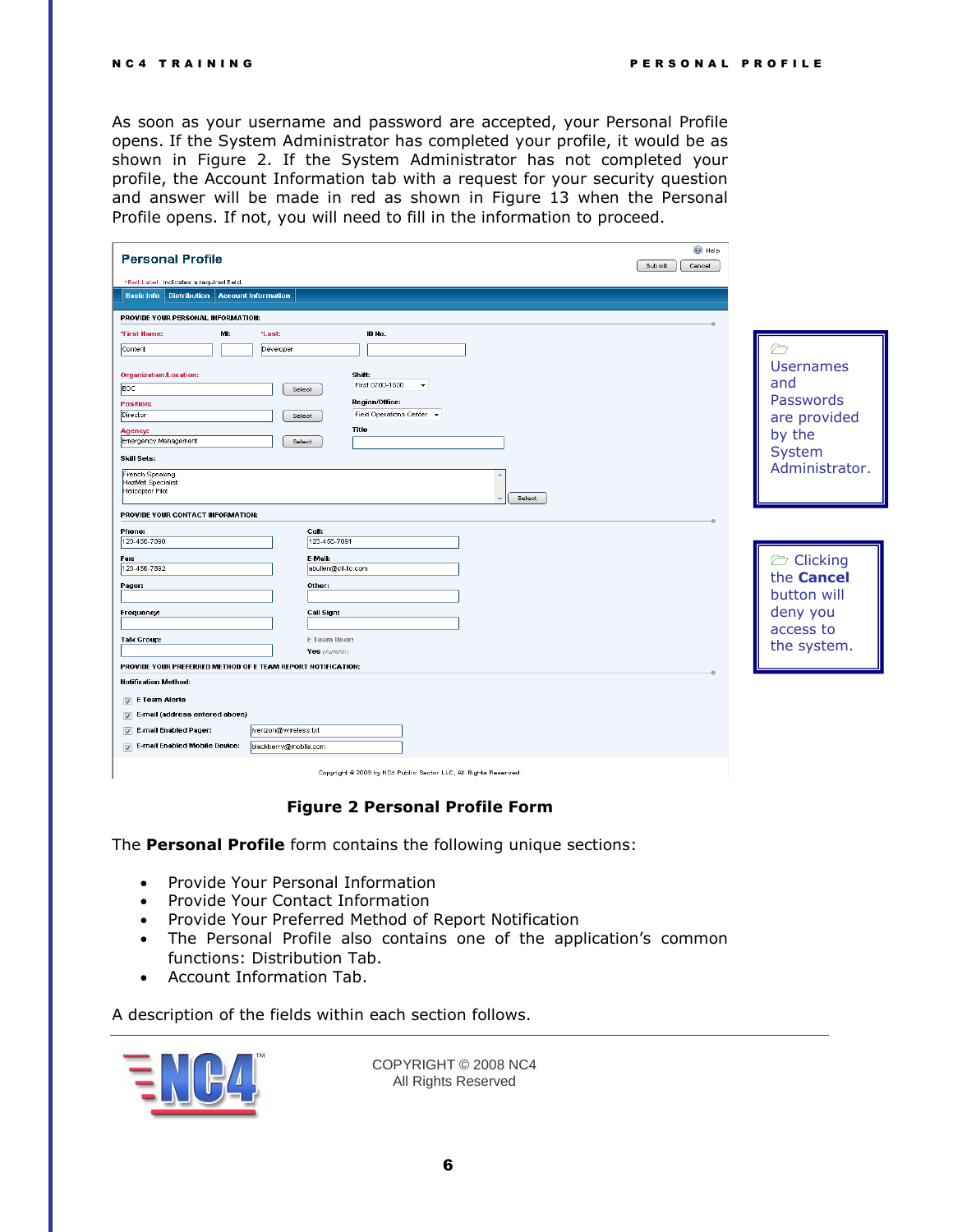# <span id="page-6-0"></span>2 Using the Personal Profile

In this section of the module, you will get an overview of a Personal Profile form. You will become familiar with the layout of the form and understand the type of information that it can contain.

At the end of this module, you will be able to update and maintain your own Personal Profile.

# <span id="page-6-1"></span>2.1 Basic Info

#### <span id="page-6-2"></span>2.1.1 Provide Your Personal Information

Others will use the information you key in to identify you and to understand your responsibilities and skills.

# <span id="page-6-3"></span>**2.1.1.1 NAME AND ID FIELDS**

Enter your first name in the required **First Name** field and your Last Name in the required **Last** field. You may optionally enter the initial of your middle name in the **MI** field and **ID No.** as shown in [Figure 3.](#page-6-4)

<span id="page-6-4"></span>

| PROVIDE YOUR PERSONAL INFORMATION: | <b>≥ *Red</b><br>Label<br>indicates a |        |                    |
|------------------------------------|---------------------------------------|--------|--------------------|
| MI:<br>*First Name:                | *Last:                                | ID No. | required<br>field. |
| Content                            | Developer                             |        |                    |

### **Figure 3 Name and ID Fields**

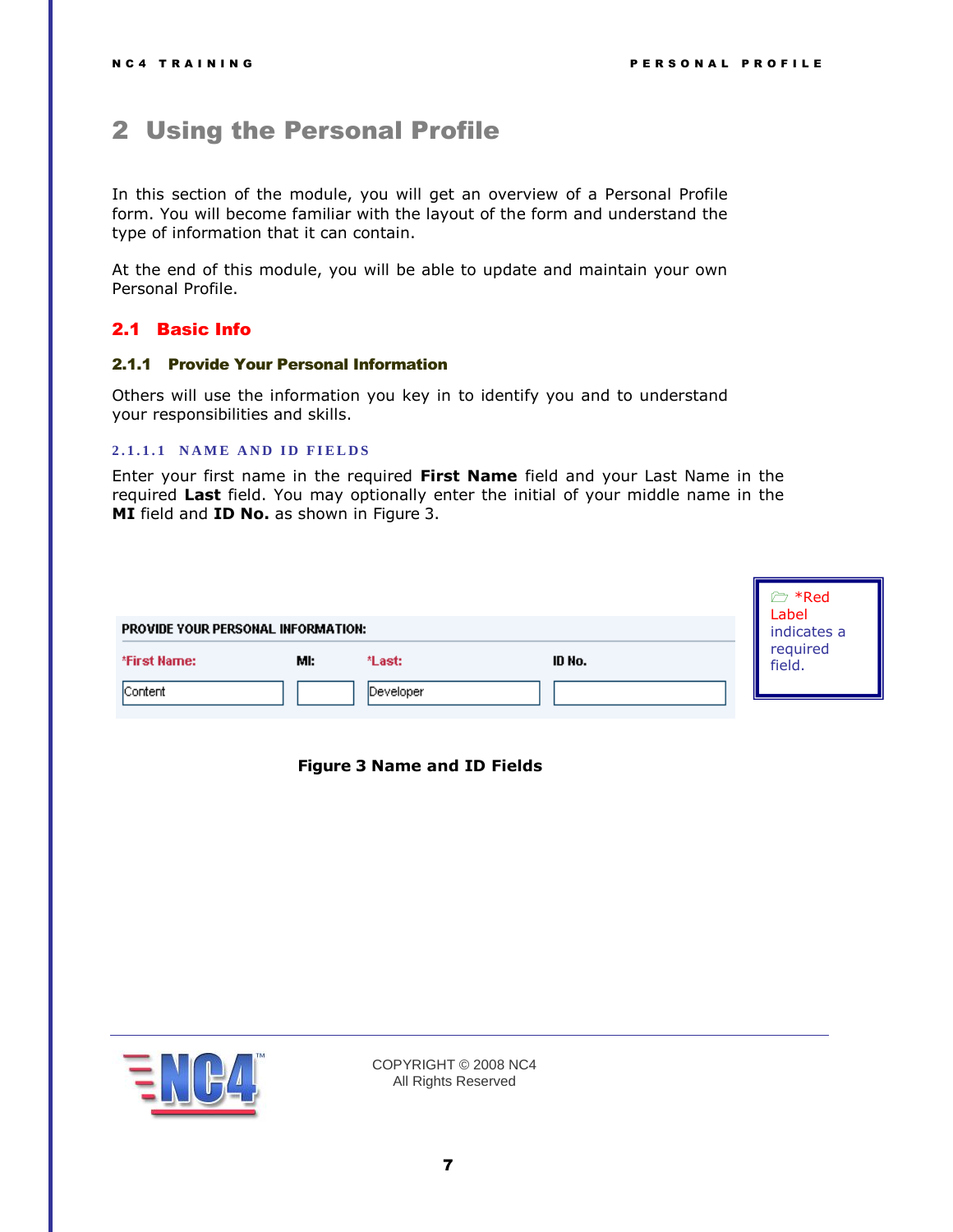### <span id="page-7-0"></span>**2 . 1 . 1 . 2 O R G A N I Z A T I O N / L O C A T I O N**

Click the **Select** button next to the required Organization/Location field to open the **Select Organization** dialog box, as shown in [Figure 4.](#page-7-1)

| *Red Label: indicates a required field.                                                                                                                                                                                 |                                                                                                                                                                                                                                            |                                                                                                                       |  |  |
|-------------------------------------------------------------------------------------------------------------------------------------------------------------------------------------------------------------------------|--------------------------------------------------------------------------------------------------------------------------------------------------------------------------------------------------------------------------------------------|-----------------------------------------------------------------------------------------------------------------------|--|--|
| <b>Account Information</b><br><b>Distribution</b><br><b>Basic Info</b>                                                                                                                                                  |                                                                                                                                                                                                                                            |                                                                                                                       |  |  |
| PROVIDE YOUR PERSONAL INFORMATION:<br>*Last:<br>*First Name:<br>MI:                                                                                                                                                     | $\mathbf{x}$<br>o<br>$=$<br>E TEAM Select Organization Name - Wind                                                                                                                                                                         |                                                                                                                       |  |  |
| Content<br>Developer<br><b>Organization/Location:</b><br>IEOC.<br>Select<br><b>Position:</b><br>Director<br>Select<br><b>Click Select to</b><br>open the dialog<br>Agency:<br>Emergency M <sub>nagement</sub><br>Select | ▩<br>http://preview.nc4.us/eteam/report/organizationChart.c<br>SELECT ORGANIZATION NAME FROM BELOW<br><b>ATF Command Post</b><br><b>Call Center</b><br>E Team<br>EOC<br><b>EOC ESF</b><br>Law Enforcement<br>Ξ<br><b>Main Org/Position</b> | $\triangleright$ The<br>System<br>Administrator<br>maintains<br>the<br>Organization,<br>Position and<br>Agency lists. |  |  |

### **Figure 4 Select Organization/Location Dialog Box**

<span id="page-7-1"></span>This dialog box can be used in two ways. The user can be identified with an organization. Do this by clicking the Name link of your organization in the **Organization Name** dialog box. Alternately, a user can be associated with an incident. Do this by clicking the Name link of the appropriate incident in the "**Incidents With Command Post Established**" section.

 \*Red Label indicates a required field.

You can also include your own organization/location by keying it into the **Other** field and clicking the **Add** button.

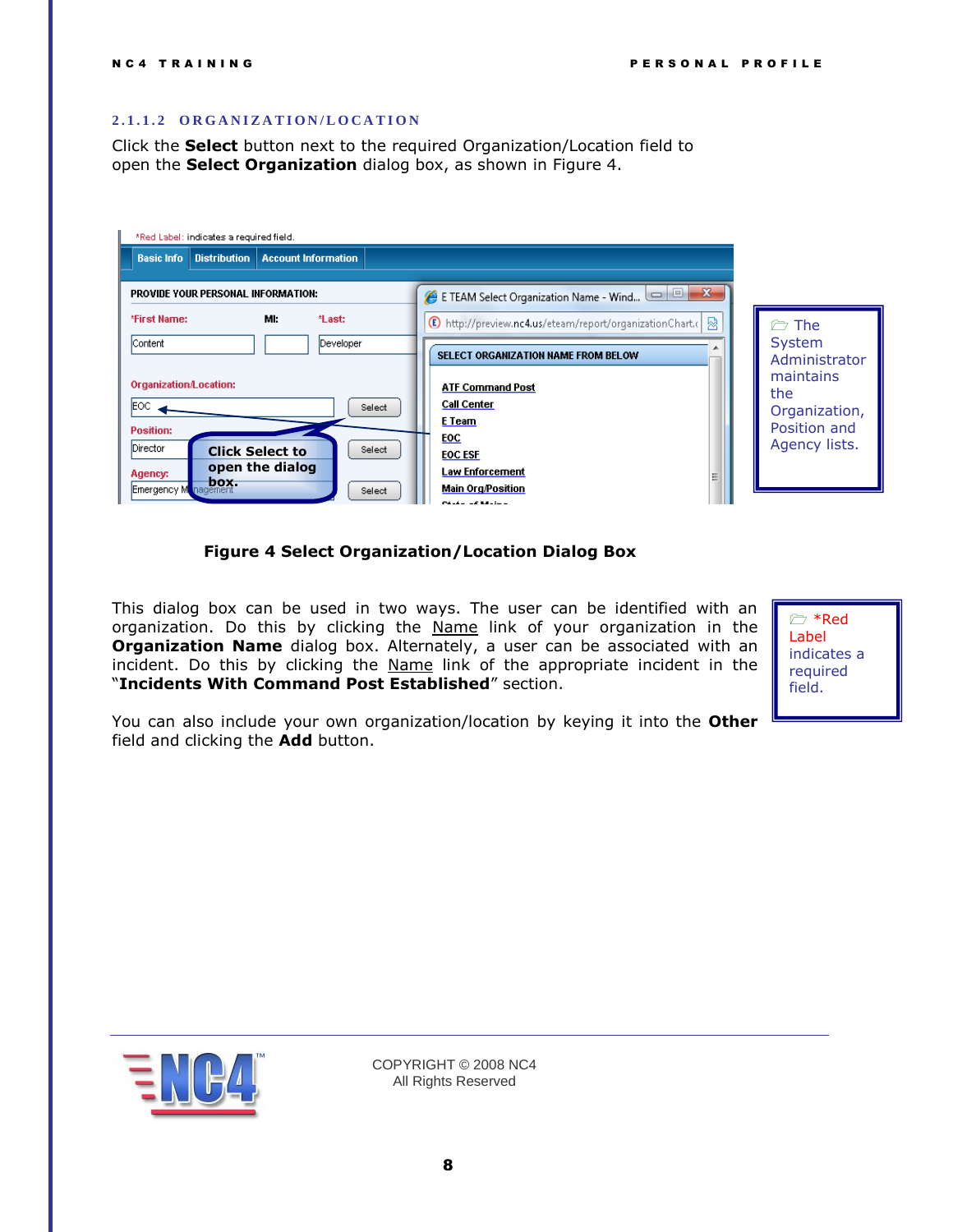#### <span id="page-8-0"></span>**2 . 1 . 1 . 3 P O S I T I O N**

Click the **Select** button next to the required **Position** field to open the **Select Position** dialog box, as shown in [Figure 5.](#page-8-1)



Scroll down the dialog box to view the **Other** field.

#### **Figure 5 Select Position Dialog Box**

<span id="page-8-1"></span>Click the Name link of the appropriate position listed in the Position section. You can also include your own position by keying it into the **Other** field and clicking the **Add** button.

The position entered here will determine the system menu template which lists the reports that are assigned to you.



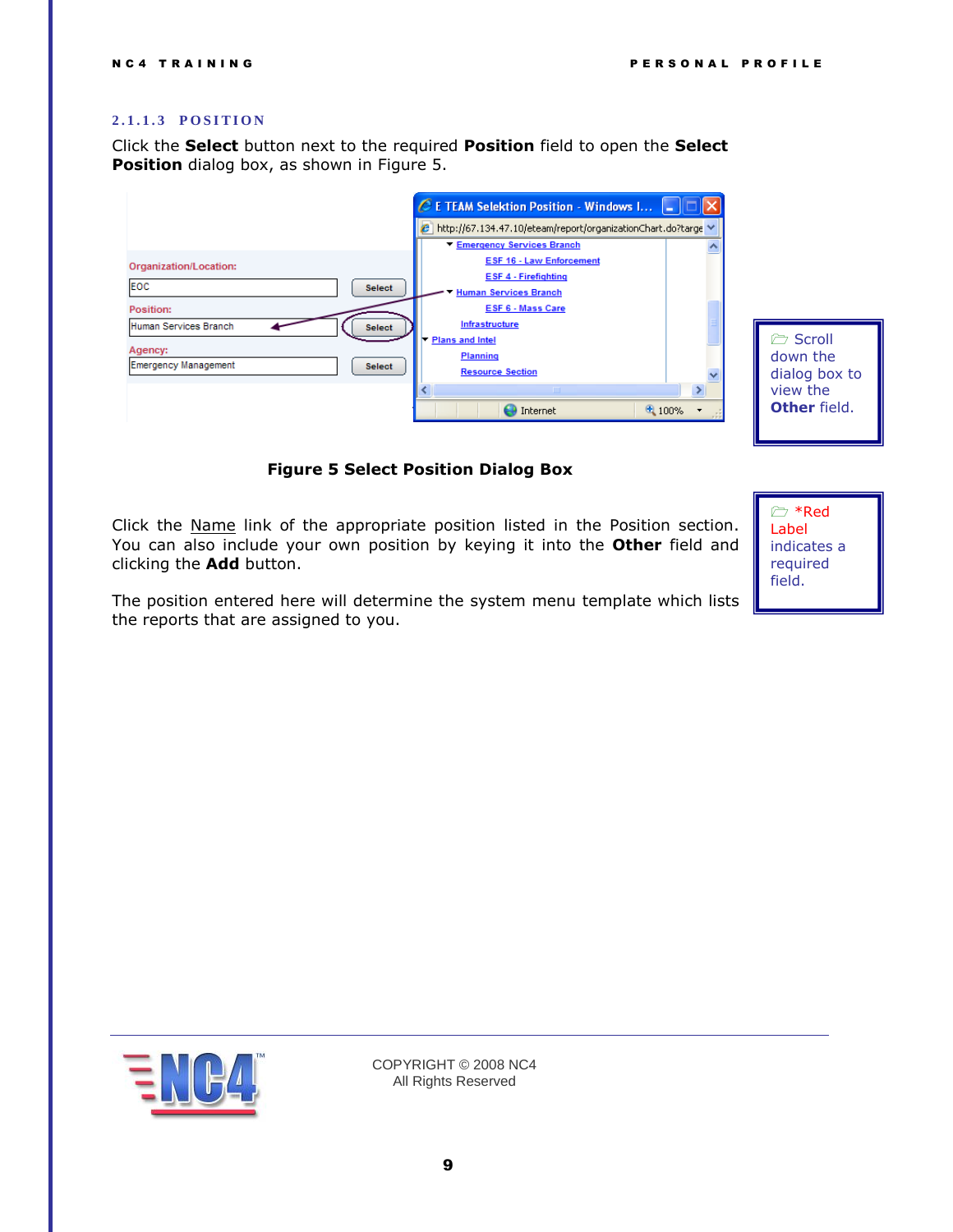#### <span id="page-9-0"></span>**2 . 1 . 1 . 4 A G E N C Y**

Click the **Select** button next to the required Agency field to open the **Select Agency** dialog box, as shown in [Figure 6.](#page-9-2)



 $\approx$  \*Red Label indicates a required field.

#### **Figure 6 Select Agency Dialog Box**

<span id="page-9-2"></span>Click the Name link of the appropriate agency. You can also include your own agency by keying it into the **Other** field and clicking the **Add** button.

#### <span id="page-9-1"></span>**2 . 1 . 1 . 5 S H I F T**

Use the **Shift** drop down menu to select your work period, as shown in [Figure](#page-9-3)  [7.](#page-9-3)

| Shift:           |  |  |
|------------------|--|--|
| First 0700-1500  |  |  |
| Select One       |  |  |
| First 0700-1500  |  |  |
| Second 1500-2300 |  |  |
| Third 2300-0700  |  |  |



**Figure 7 Shift Drop Down Menu**

<span id="page-9-3"></span>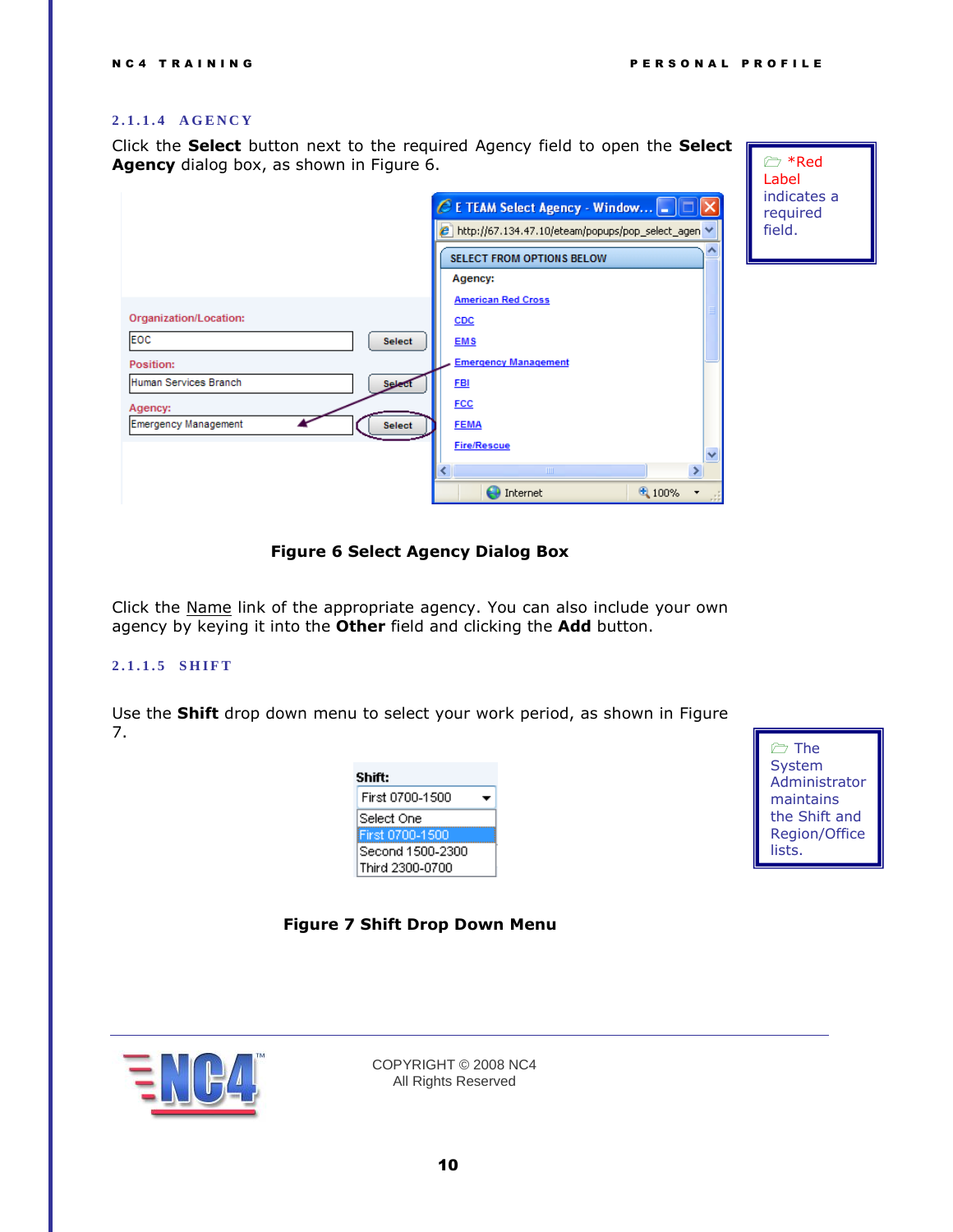# <span id="page-10-0"></span>**2 . 1 . 1 . 6 R E G I O N / O F F I C E**

Use the **Region/Office** drop down menu to select your work site, as shown in [Figure](#page-10-2) 8.

| Region/Office:          |  |  |
|-------------------------|--|--|
| Primary EOC             |  |  |
| Select One              |  |  |
| Primary EOC             |  |  |
| Alternate EOC           |  |  |
| Agency FOC              |  |  |
| Field Operations Center |  |  |
| Logistics Staging Area  |  |  |

# **Figure 8 Region/Office Drop Down Menu**

#### <span id="page-10-2"></span><span id="page-10-1"></span>**2 . 1 . 1 . 7 T I T L E**

<span id="page-10-3"></span>Key your job, function or official title into the **Title** field as shown in [Figure 9.](#page-10-3)

| ïtle   |  |
|--------|--|
| rainer |  |

**Figure 9 Title Field**

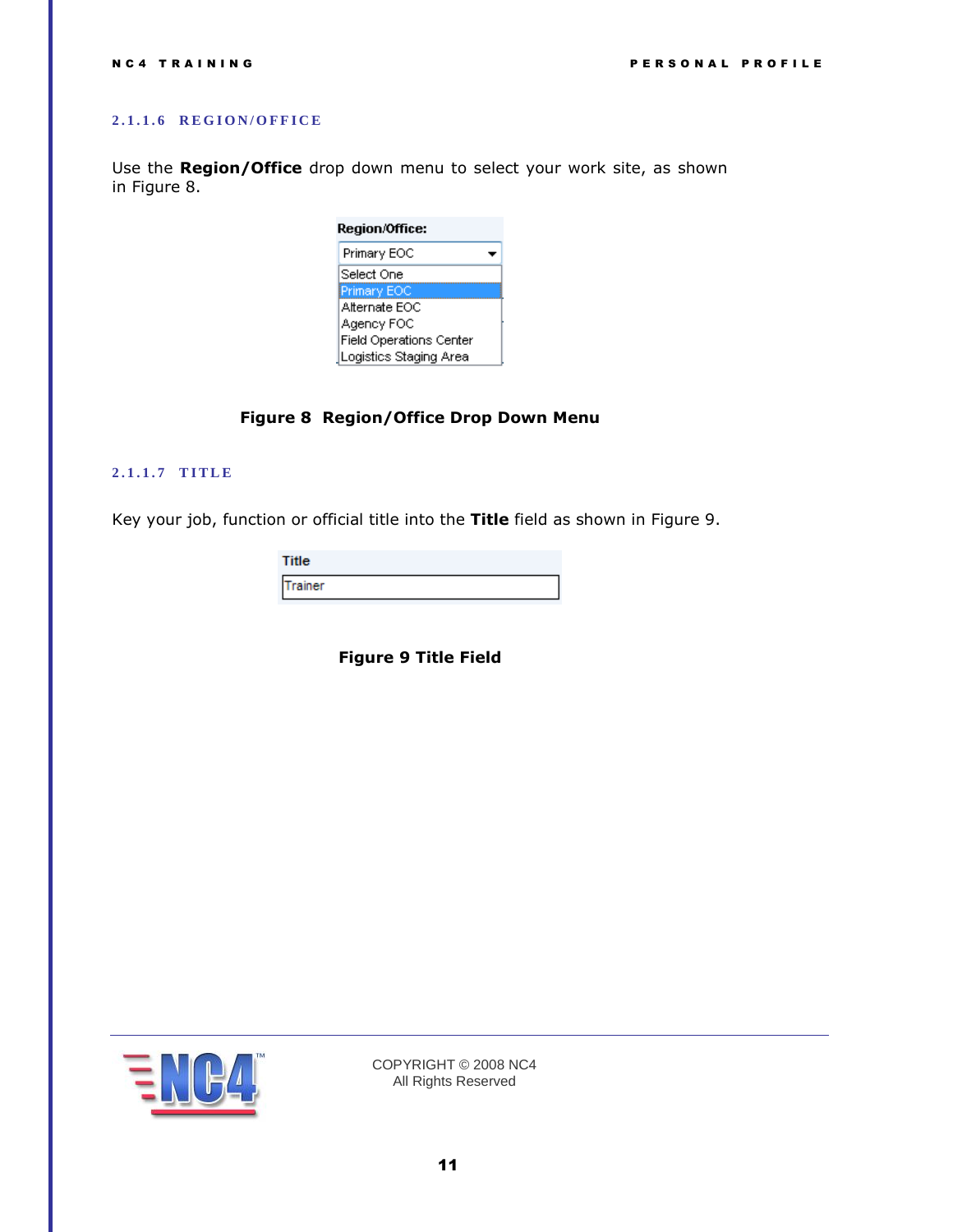#### <span id="page-11-0"></span>**2.1.1.8 SKILL SETS**

Click the **Select** button to the right of the **Skill Sets** scrolling field to open the Select Skills dialog box, as shown in [Figure 10.](#page-11-1)



**Figure 10 Skill Sets Dialog Box**

<span id="page-11-1"></span>Enable the checkboxes next to the skills you are able to perform, and then scroll down the list and click the  $\begin{bmatrix} 0 & \cdots \\ \cdots & \cdots \end{bmatrix}$  button on the lower right.

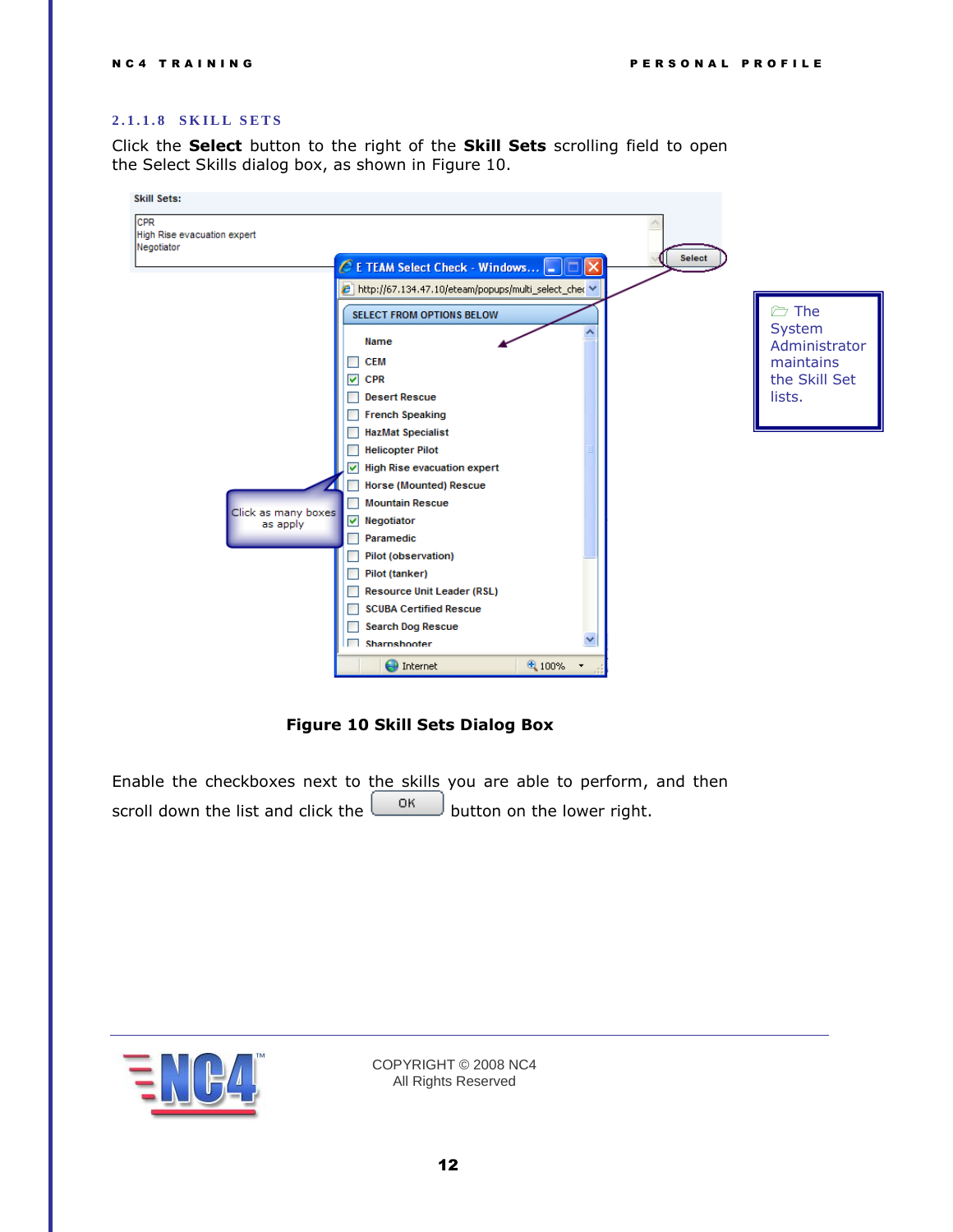# <span id="page-12-0"></span>2.1.2 Provide Your Contact Information

In this section, shown in [Figure 11](#page-12-1) key in information that pertains to how you can be contacted, such as telephone number, fax number, pager number, e-mail address or radio frequency and call sign.

| PROVIDE YOUR CONTACT INFORMATION: |                                  |  |
|-----------------------------------|----------------------------------|--|
| Phone:<br>532 796 1122            | Cell:<br>532 796 1223            |  |
| Fax:<br>532 796 1123              | E-Mail:<br>paula.learner@nc4.com |  |
| Pager:                            | Other:                           |  |
| Frequency:                        | Call Sign:                       |  |
| <b>Talk Group:</b>                | E Team User:                     |  |
|                                   | Yes (Autofill)                   |  |

<span id="page-12-1"></span>**Figure 11 Provide Your Contact Information Fields**

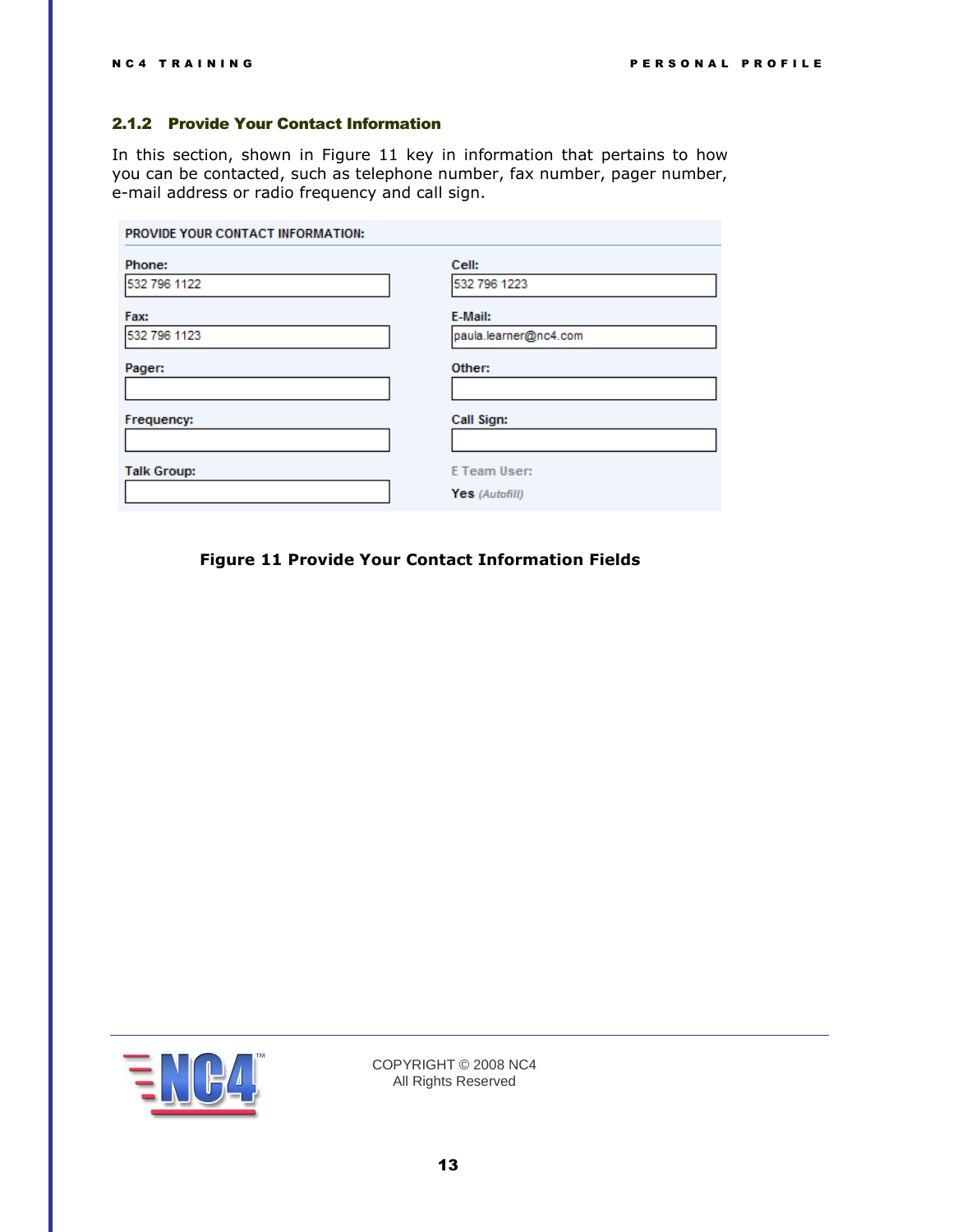#### <span id="page-13-0"></span>2.1.3 Provide Your Preferred Method of Report Notification

The NC4 application has the capability of sending messages when there are incidents or requests in need of your attention, by standard e-mail account, text-enabled pager or text-enabled mobile device (e.g., cell phone).

Ensuring the checkbox for Alerts is enabled will allow the system to send Targeted Alerts to your user logon. More information about Targeted Alerts can be found in the Module: Common Functions.

Click the checkboxes next to your preferred methods of emergency communication. If you have already entered your e-mail address in the previous section, this information will be used for communication when you enable the E-mail checkbox here [\(Figure 12\)](#page-13-1). Additionally, if you are using a pager or mobile device for communication, you must key in the appropriate telephone number or address in the fields provided.

| PROVIDE YOUR PREFERRED METHOD OF E TEAM REPORT NOTIFICATION: |                        |  |
|--------------------------------------------------------------|------------------------|--|
| <b>Notification Method:</b>                                  |                        |  |
| E Team Alerts                                                |                        |  |
| E-mail (address entered above)                               |                        |  |
| <b>E-mail Enabled Pager:</b>                                 | jiverizon@wireless.txt |  |
| <b>E-mail Enabled Mobile Device:</b>                         | blackberry@mobile.com  |  |

<span id="page-13-1"></span>**Figure 12 Preferred Method of Report Notification Fields**

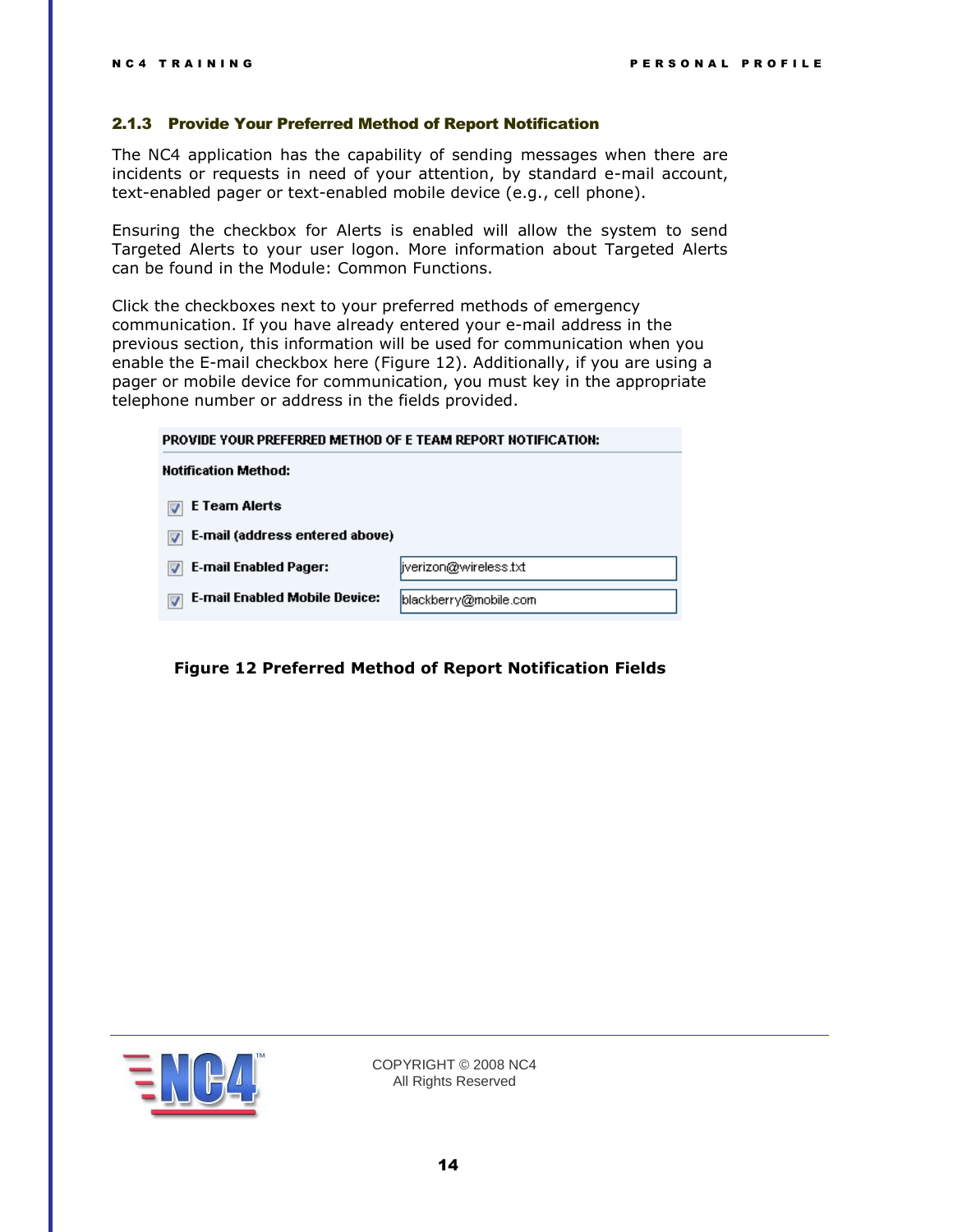# <span id="page-14-0"></span>2.2 Account Information

As stated in section [1.1,](#page-4-2) your Personal Profile is presented to you each time you log in to the system. As soon as your username and password are accepted, your Personal Profile opens. If the System Administrator has completed your profile, it would be as shown in [Figure 2.](#page-5-0)

If the System Administrator has not completed the **Account Information** tab, a request for your security question and answer will be made in red as shown in [Figure 13](#page-14-2) when the Personal Profile opens.

|  |                         |                                         |                                                          | C Help                                                                                 |
|--|-------------------------|-----------------------------------------|----------------------------------------------------------|----------------------------------------------------------------------------------------|
|  | <b>Personal Profile</b> |                                         |                                                          | Please select a security question and answer<br>Submit<br>Cancel<br>for your password. |
|  |                         | *Red Label: indicates a required field. |                                                          |                                                                                        |
|  |                         |                                         | <b>Basic Info   Distribution   Account Information  </b> |                                                                                        |
|  |                         |                                         |                                                          |                                                                                        |

<span id="page-14-2"></span>**Figure 13 Security Question/Answer Required Statement**

#### <span id="page-14-1"></span>2.2.1 Using the Account Information Tab

The **Account Information** tab, as shown in [Figure 14,](#page-14-3) must be completed in order to access the application.

|                                                                                                        | <b>Personal Profile</b><br>*Red Label: indicates a required field. |                            | Help<br>Please select a security question  <br>Submit<br>Cancel<br>and answer for your password. |  |
|--------------------------------------------------------------------------------------------------------|--------------------------------------------------------------------|----------------------------|--------------------------------------------------------------------------------------------------|--|
| <b>Basic Info</b>                                                                                      | <b>Distribution</b>                                                | <b>Account Information</b> |                                                                                                  |  |
| <b>Last Login Time</b><br><b>Failed Attempts since Last Login</b><br>PROVIDE YOUR ACCOUNT INFORMATION: |                                                                    |                            |                                                                                                  |  |
| <b>Change Password</b>                                                                                 |                                                                    |                            |                                                                                                  |  |
| *Confirm Password<br>*Password<br>                                                                     |                                                                    |                            |                                                                                                  |  |
| Select One                                                                                             | *Select a security question                                        | ▼                          | *Answer to security question                                                                     |  |

Copyright @ 2009 by NC4 Public Sector LLC, All Rights Reserved.

# **Figure 14 Account Information Tab**

<span id="page-14-3"></span>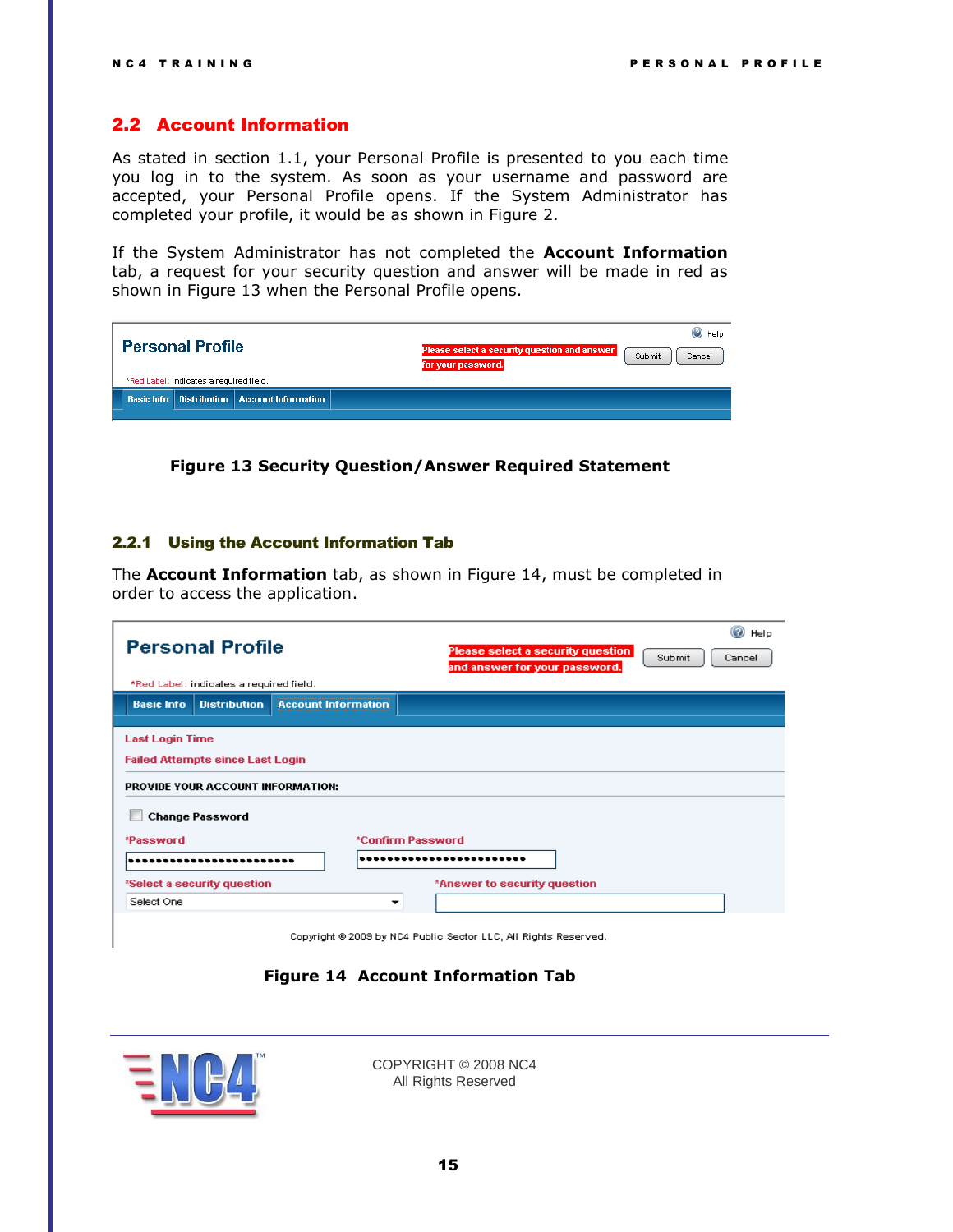**n** The **System** Administrator maintains the Password and Security Question and Answer. Check with the System Administrator before making any changes.

The Account Information tab contains the following unique fields:

- Login Information
- Provide Your Account Information

A description of each section and fields follow.

### <span id="page-15-0"></span>2.1.4 Login Information

Two fields are populated and displayed by the system regarding your login information, **Last Login Time** and **Failed Attempts since Last Login**.

#### <span id="page-15-1"></span>**2.1.4.1 LAST LOGIN TIME**

The date and time of the last time you logged in are displayed as shown in [Figure 15.](#page-15-5)

> **Last Login Time** 09/15/2009 at 14:18 EST

#### **Figure 15 Last Login Time**

#### <span id="page-15-5"></span><span id="page-15-2"></span>**2.1.4.2 FAILED ATTEMPTS SINCE LAST LOGIN**

The number of failed attempts to login since the last time you were on the system are displayed as shown in [Figure 16.](#page-15-6)

> **Failed Attempts since Last Login** 0

### **Figure 16 Failed Attempts since Last Login**

#### <span id="page-15-6"></span><span id="page-15-3"></span>2.1.5 Provide Your Account Information

The **Account Information** section includes your password and security question and answer.

# <span id="page-15-4"></span>**2 . 1 . 5 . 1 P A S S W O R D**

The System Administrator will create your account with a basic password as shown in [Figure 17.](#page-15-7) Here is where you can change your personal password to something unique only you will know. It should be easy to remember for instant recall when needed. Check with your System Administrator before making any changes.

| <b>Change Password</b> |                   |
|------------------------|-------------------|
| *Password              | *Confirm Password |
|                        |                   |

**Figure 17 Password Fields**

<span id="page-15-7"></span>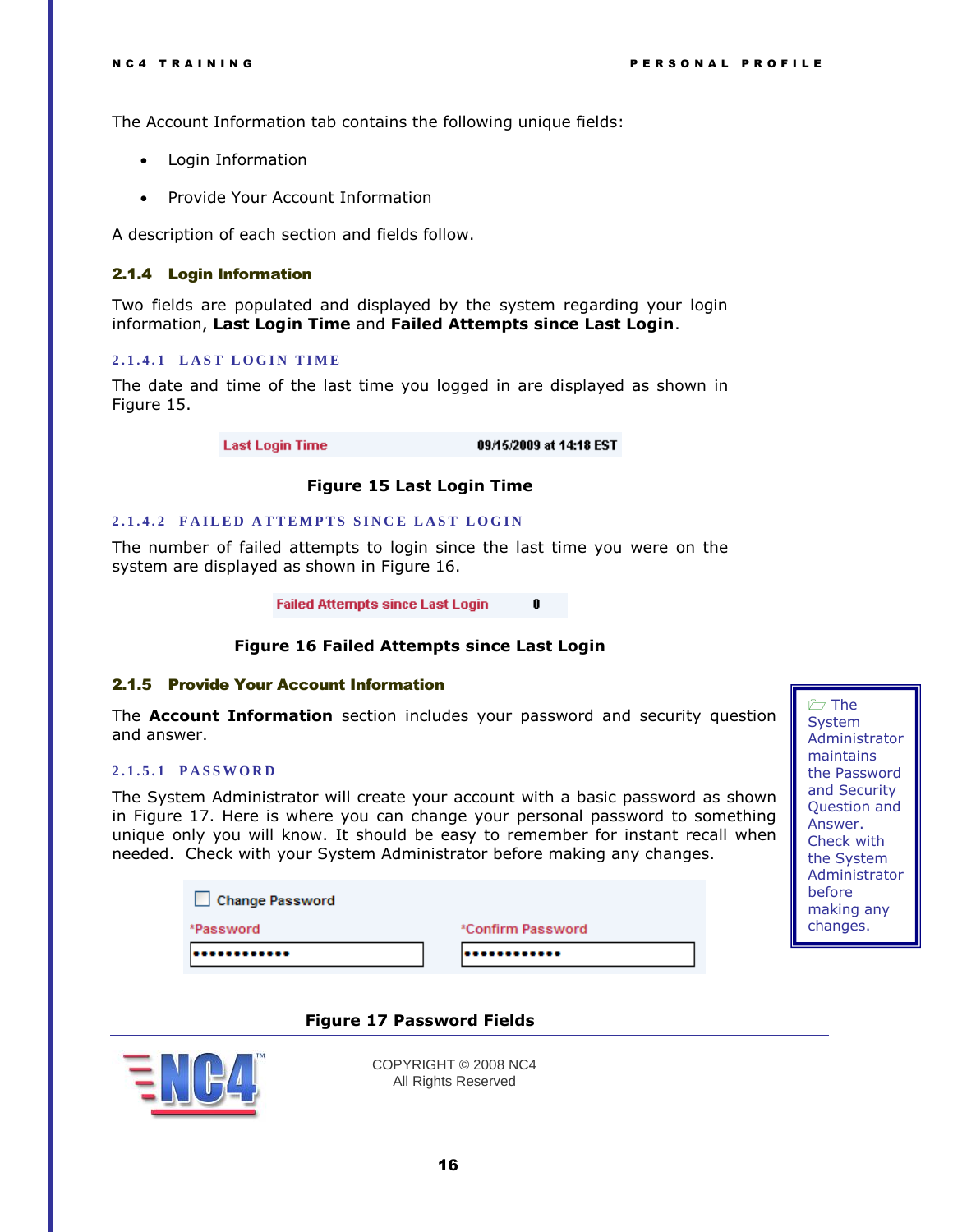# <span id="page-16-0"></span>**2.1.5.2 SECURITY QUESTION AND ANSWER**

The System Administrator will create your account with a list of security questions and a basic answer to one of them as shown in [Figure 18.](#page-16-1) Here is where you can change your personal security question and answer to something unique only you will know. It should be easy to remember for instant recall when needed. Check with your System Administrator before making any changes.

| *Select a security question                       | *Answer to security question              |
|---------------------------------------------------|-------------------------------------------|
| What was the make and color of your first car?    |                                           |
| Select One                                        |                                           |
| What is last name of your favorite musician?      | 4 Public Sector LLC, All Rights Reserved. |
| What is last name of your favorite teacher?       |                                           |
| What is name of the street where you grew up?     |                                           |
| What is name of the hospital where you were born? |                                           |
| What is name your favorite book?                  |                                           |
| What is name your favorite author?                |                                           |
| What is your mother's maiden name?                |                                           |
| What was the make and color of your first car?    |                                           |

<span id="page-16-1"></span>**Figure 18 Security Question and Answer Fields**

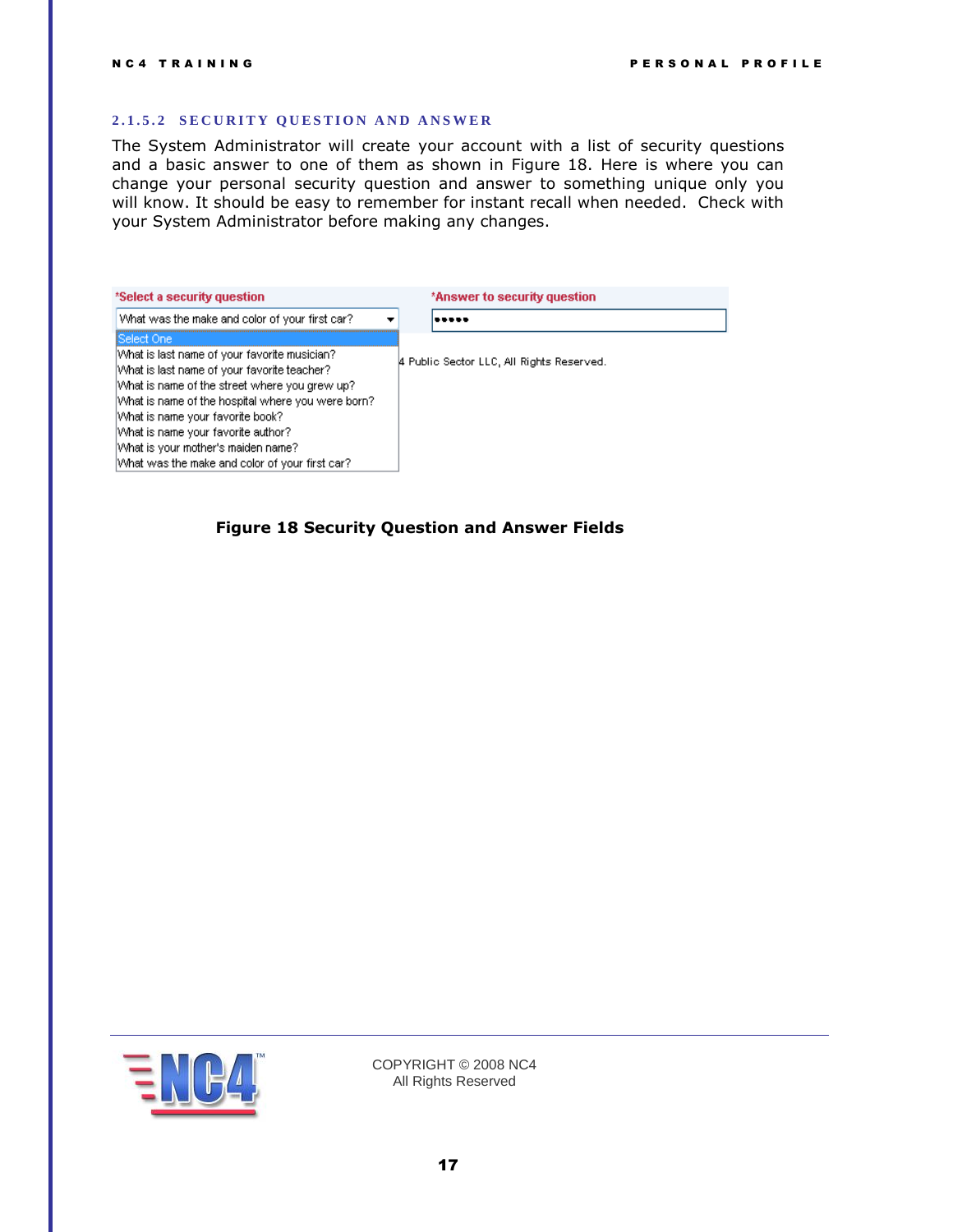# <span id="page-17-0"></span>3 Completing the Personal Profile

Click the  $\Box$  button in the upper right of the Personal Profile form to exit the window and enter the system.

Access to the application will be denied if you click the  $\Box$  button during the login process.

The other tab in the Personal Profile form, Distribution is covered in the Module: Common Functions.

Your Personal Profile can be accessed at any time by clicking the **Profile** button in the top tools frame as shown in [Figure 19.](#page-17-1) The Personal Profile will be presented; at this time you may *View* or make changes to the existing profile. Click the **Cancel** button to close the Personal Profile form without saving changes.

<span id="page-17-1"></span>Checklist | Help | ARE | EIM | Dashboard | Logout | About ETeam Map Real Time Msg **Profile** 

### **Figure 19 Profile Button in the Top Tools Frame**

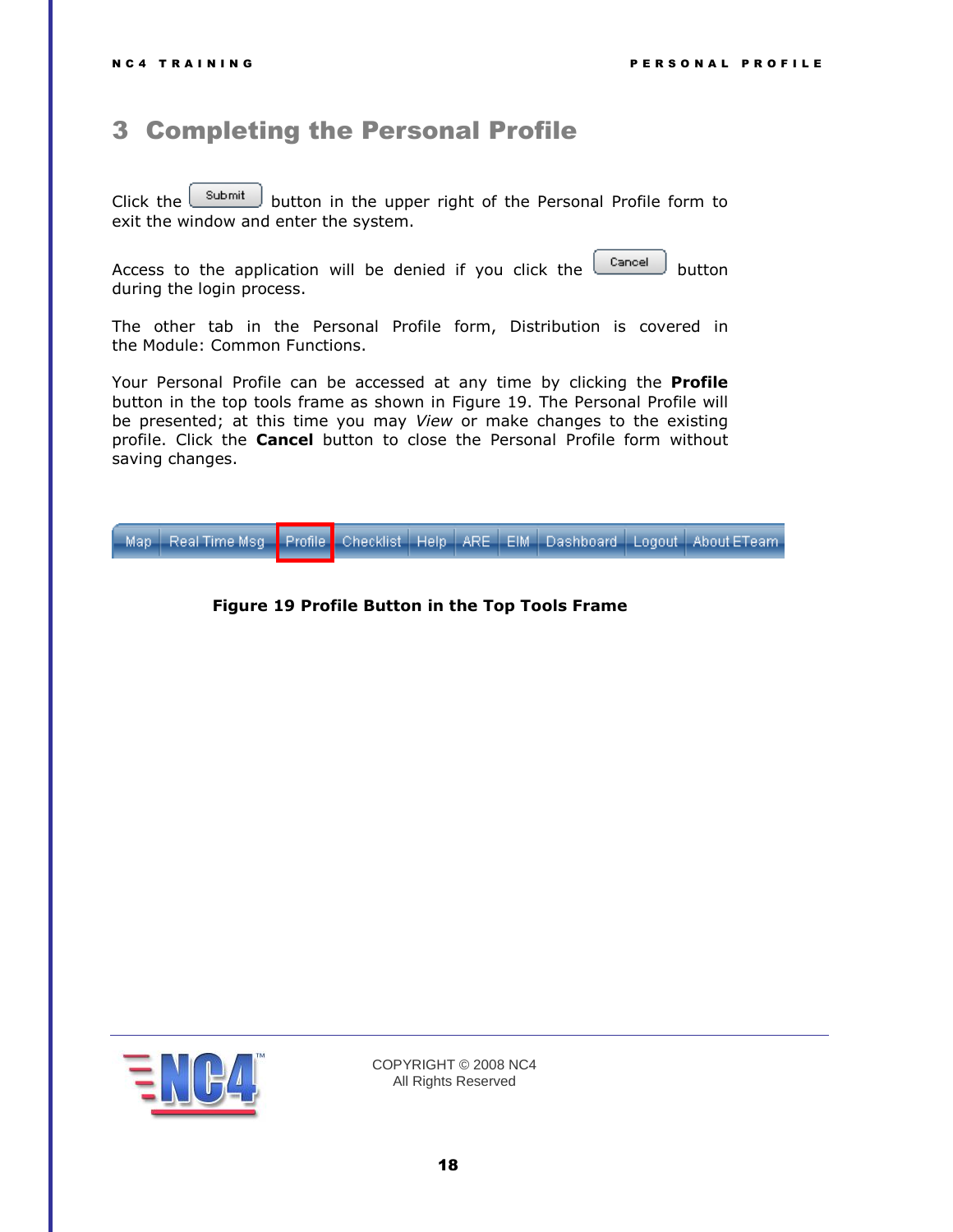# <span id="page-18-0"></span>4 Duties and Alert Bulletin(s) Windows

# <span id="page-18-1"></span>4.1 Duties Checklist

During the login process, after you click the **Submit** button, you may be presented with the **Duties for:** pop-up window, as shown in [Figure 20.](#page-18-2)



#### **Figure 20 Duties for window**

<span id="page-18-2"></span>The **Duties for** pop up window displays any duties assigned to this role from the References > Organization Chart>Position hierarchy in the system. The content in the **Duties for box** is usually maintained by a system administrator based on information from your agency's SOPs. This information is for review only and cannot

be edited by the functional user. Click the  $\begin{bmatrix} \text{close} \\ \text{close} \end{bmatrix}$  button to close this window.

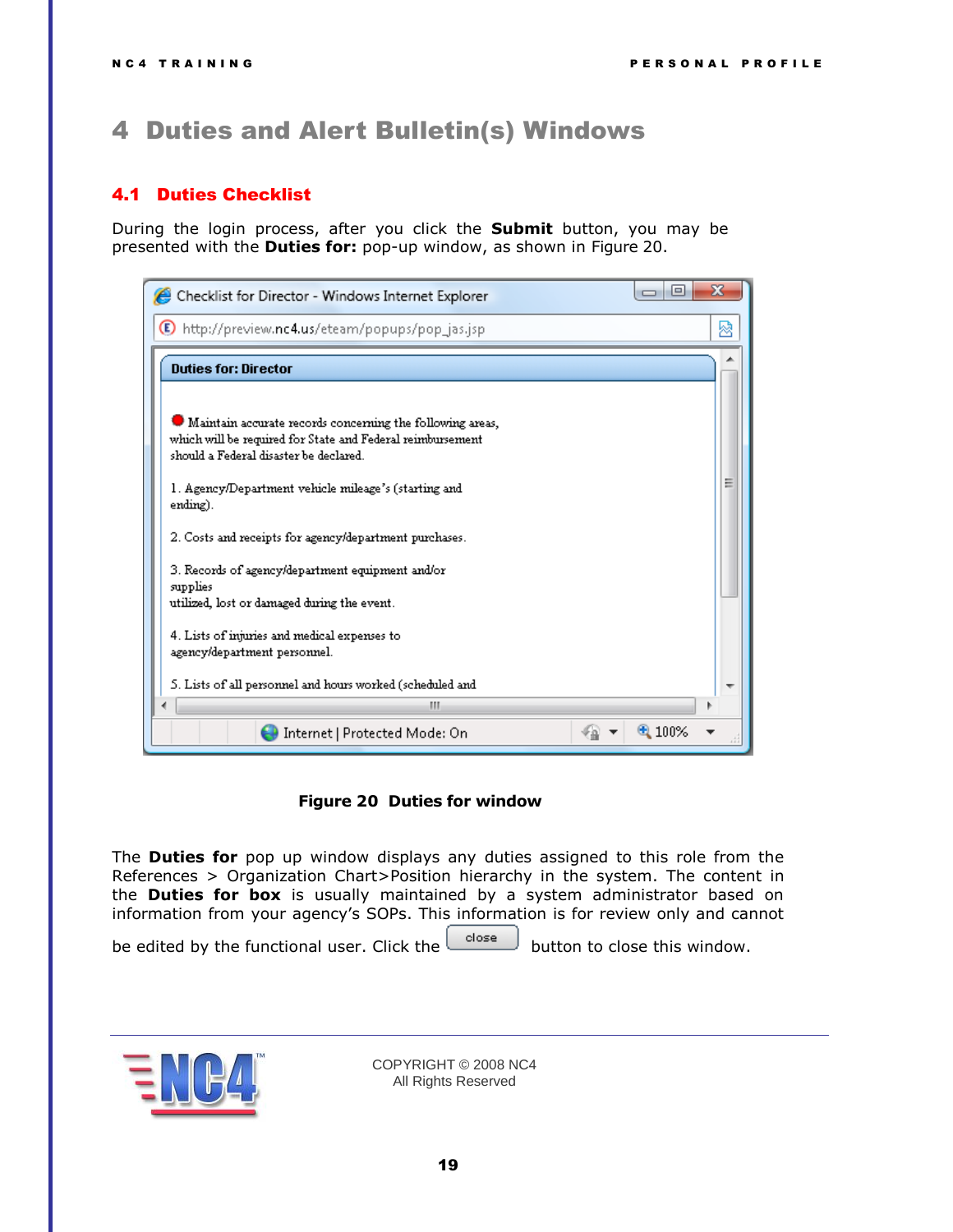# <span id="page-19-0"></span>4.2 Alert Bulletin(s)

You may also be presented with the **Alert Bulletin(s)** pop-up window, as shown in [Figure 21.](#page-19-1)

| $\vert$ $\Box$<br>$\Box$<br>Alert Bulletin(s) for Director - Windows Internet Explorer |                                                                                                                             |  |
|----------------------------------------------------------------------------------------|-----------------------------------------------------------------------------------------------------------------------------|--|
|                                                                                        | http://preview.nc4.us/eteam/popups/pop_alert_bulletins.jsp                                                                  |  |
| <b>Alert Bulletin(s)</b>                                                               |                                                                                                                             |  |
| Subject:<br>Date/Time:                                                                 | <b>Credible Terrorist Threat</b><br>06/09/2007 at 23:41 EST                                                                 |  |
| <b>Bulletin:</b>                                                                       | Orlando Metro Area has recieved credible threat of terrorist attacks.<br>EOC is activated to level 2 activation immediately |  |
| Sent By:                                                                               | rcomerford                                                                                                                  |  |
|                                                                                        |                                                                                                                             |  |
|                                                                                        | close                                                                                                                       |  |
|                                                                                        |                                                                                                                             |  |
|                                                                                        | $4100\%$<br>Internet   Protected Mode: On                                                                                   |  |

# **Figure 21 Alert Bulletin(s) window**

<span id="page-19-1"></span>This information communicates situation awareness. It is for review only and cannot be edited by the functional user. Click the  $\left\lfloor \frac{\text{close}}{\text{close}} \right\rfloor$  button to close this window.

The Alert Bulletin is discussed in the Module: Common Functions.

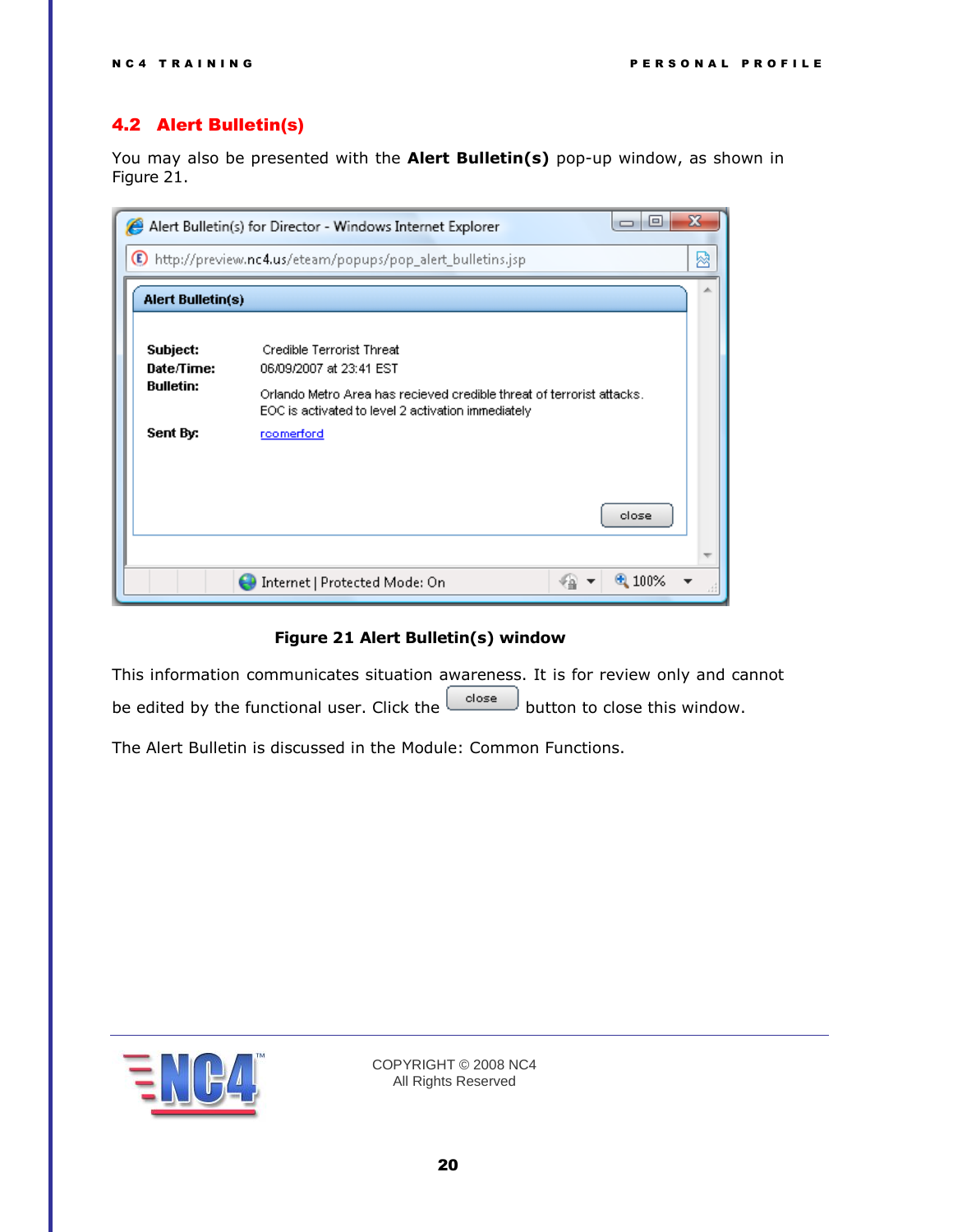# <span id="page-20-0"></span>**Review Exercise 1 - Putting it Together**

#### *This exercise is for class participants to login and update their own Personal Profile form.*

In this Personal Profile exercise you will login to the system, then complete your Personal Profile. It is very important that you provide accurate answers to the questions because other team members, supervisors and jurisdictions will be basing decisions upon your information. For example, identifying your skills will help others determine job assignments.

After you login to the system, the Personal Profile window appears. Remember, all  $*$  red label fields are required. To complete the Personal Profile form, please follow the steps below:

- 1. Login to the NC4 application using the information provided by your system administrator.
- 2. On the **Personal Profile** form:
	- a. Enter your first name, middle initial, last name, and ID no.
- 3. Go to the **Organization/Location** field on the Personal Profile form:
	- a. Click the **Select** button next to the Organization/Location field to open the Select Organization dialog box.
	- b. Click the Name link of your organization or select a Name link from "Incidents with Command Post Established".

Remember that you can add an Organization to the list.

- 4. Go to the **Position** field located under the Organization/Location field:
	- a. Click the **Select** button next to the Position field to open the Select Position dialog box.
	- b. Click your Position Name link within the Position section.

Remember that you can add Positions to the list, by placing the information in the **Other** field and clicking the Add button.

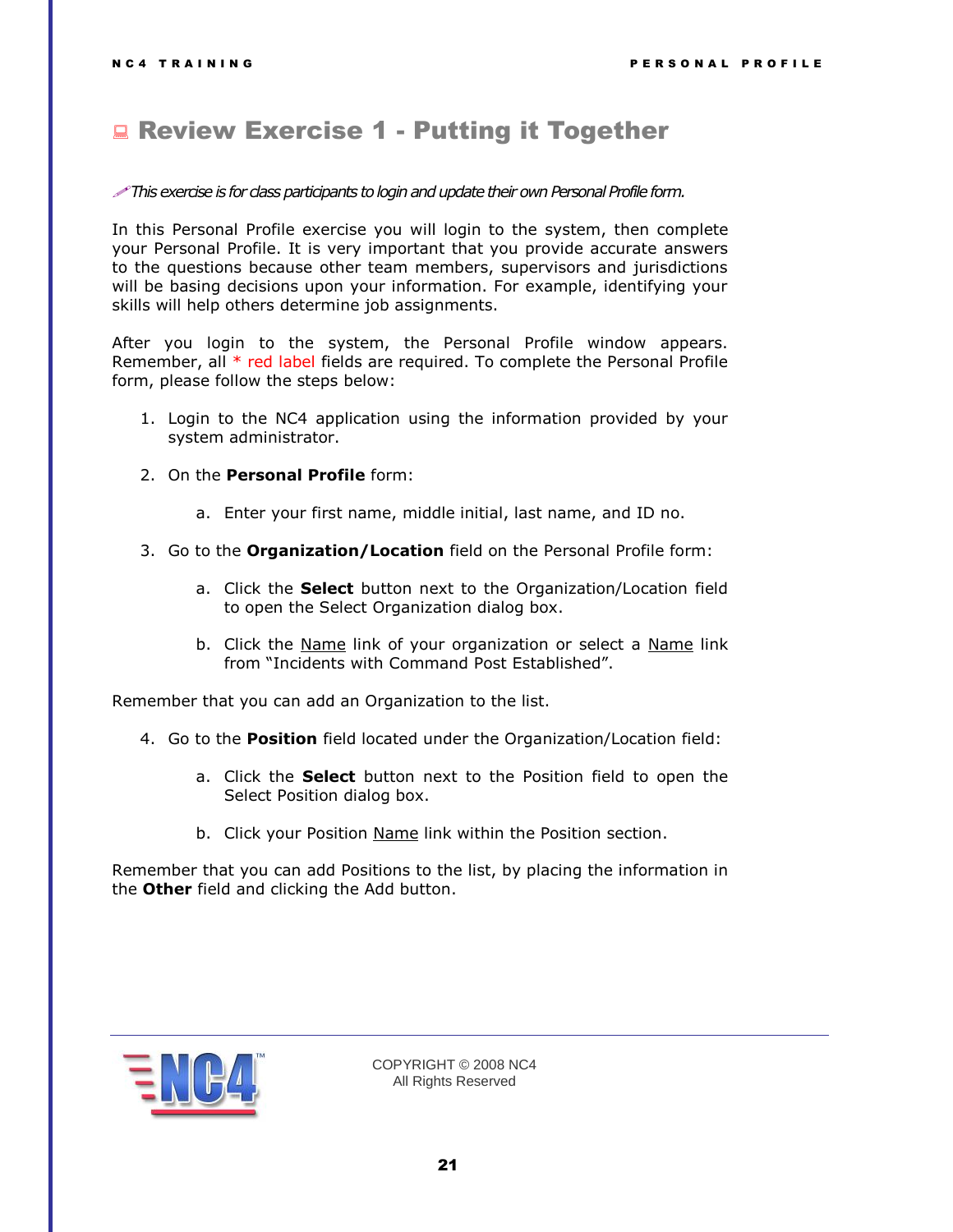- 5. Go to the **Agency** field located under the Position field:
	- a. Click the **Select** button next to the Agency field to open the Select Agency dialog box.
	- b. Click the Name link of your applicable Agency.

Remember that you can add Agencies to the list, but it will not be added to the selection menu.

- 6. Go to the **Shift** field located to the right of the Organization/Location field:
	- a. Click on the Shift drop down menu to select your work period.
- 7. Go to the **Region/Office** field located under the Shift field:
	- a. Click on the Region/Office drop down menu to select your work site.
- 8. Go to the **Title** field located under the Region/Office field:
	- a. Key in your job, function, or official title.
- 9. On your Personal Profile form go to the **Skill Sets** field:
	- a. Click the **Select** button to the right of the Skill Sets scrolling field to open the Select Skills dialog box.
	- b. Click all of the boxes next to the skills you can perform.
	- c. Click the **OK** button in the lower right of the dialog box.
- 10. Go to the **Provide Your Contact Information** section:
	- a. Key in your Contact Information (i.e.: phone number, email address, etc.)
- 11. Go to the **Provide Your Preferred Method of Report Notification** section:
	- a. Click the boxes next to the methods you prefer and enter your applicable notification information.